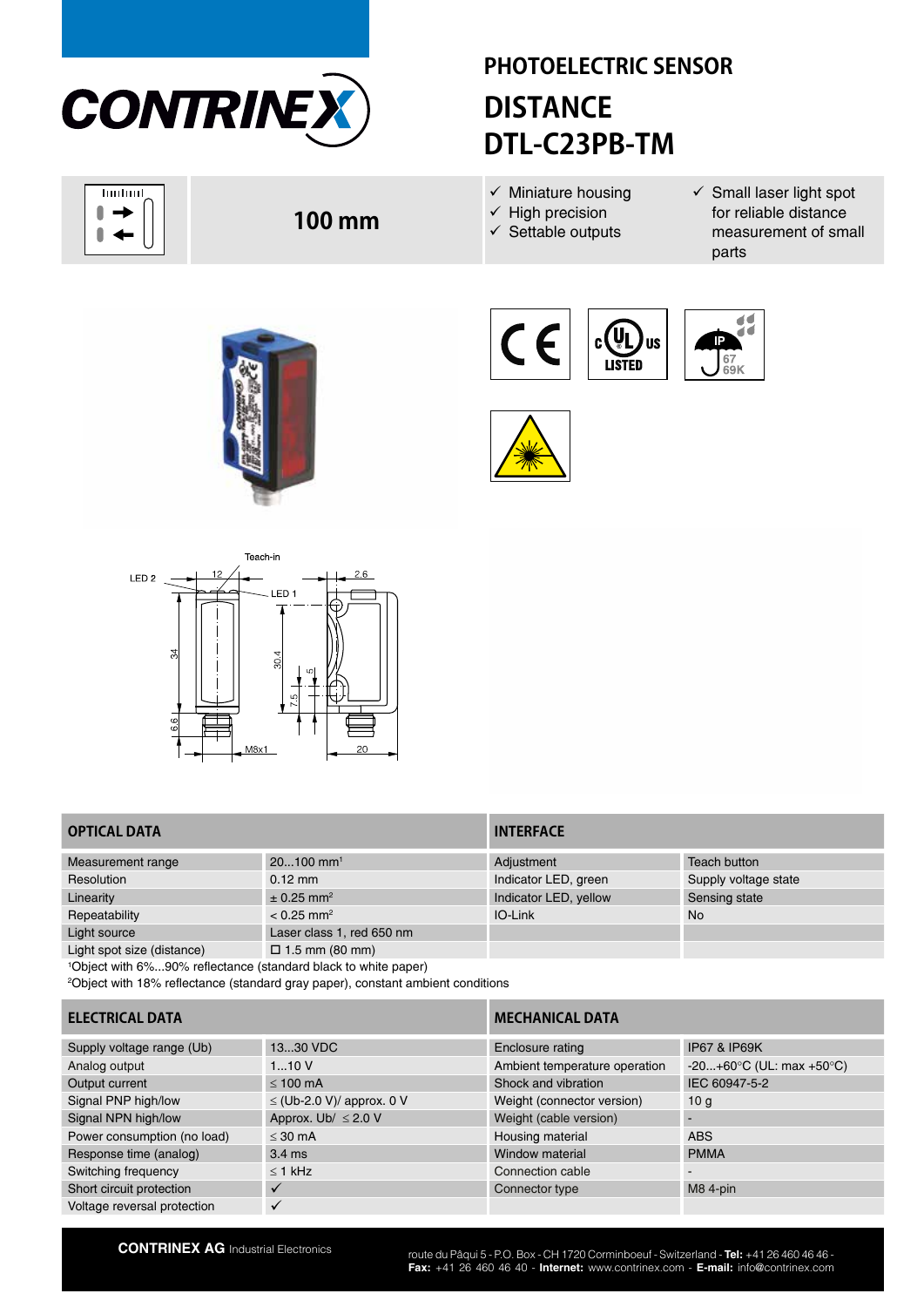| Target Measurement range   |
|----------------------------|
|                            |
| 90% 20100 mm               |
|                            |
| $18\%$ 20100 mm            |
|                            |
|                            |
| $\blacksquare$ 6% 20100 mm |

### **MEASUREMENT RANGE CHARACTERISTIC CURVE (INVERTIBLE & ADJUSTABLE)**



## **WIRING DIAGRAM PIN ASSIGNMENT**





M8

 $1\overset{\circ}{\smile} \mathscr{S}_3$ 

### **AVAILABLE TYPES**

| <b>Part number</b>                                                                      | Part reference        | <b>Polarity</b>                               | <b>Connection</b> | Output (A1)   | Output (A2) |  |
|-----------------------------------------------------------------------------------------|-----------------------|-----------------------------------------------|-------------------|---------------|-------------|--|
| 628 000 701                                                                             | DTL-C23PB-TMS-139-501 | <b>PNP/NPN auto-detect</b> Connector M8 4-pin |                   | Light/Dark-on | 110V        |  |
| Note: additional suffix can appear to indicate a revision version or a special version. |                       |                                               |                   |               |             |  |

Operators of the products we supply are responsible for compliance with measures for the protection of persons. The use of our equipment in applications where the safety of persons might be at risk is only authorized if the operator observes and implements separate, appropriate and necessary measures for the protection of persons and machines. Terms of delivery and rights to change design reserved.

**CONTRINEX AG** Industrial Electronics route du Pâqui 5 - P.O. Box - CH 1720 Corminboeuf - Switzerland - **Tel:** +41 26 460 46 46 -**Fax:** +41 26 460 46 40 - **Internet:** www.contrinex.com - **E-mail:** info@contrinex.com

DTL-C23PB-TM\_Rev 1\_22.02.17\_PYD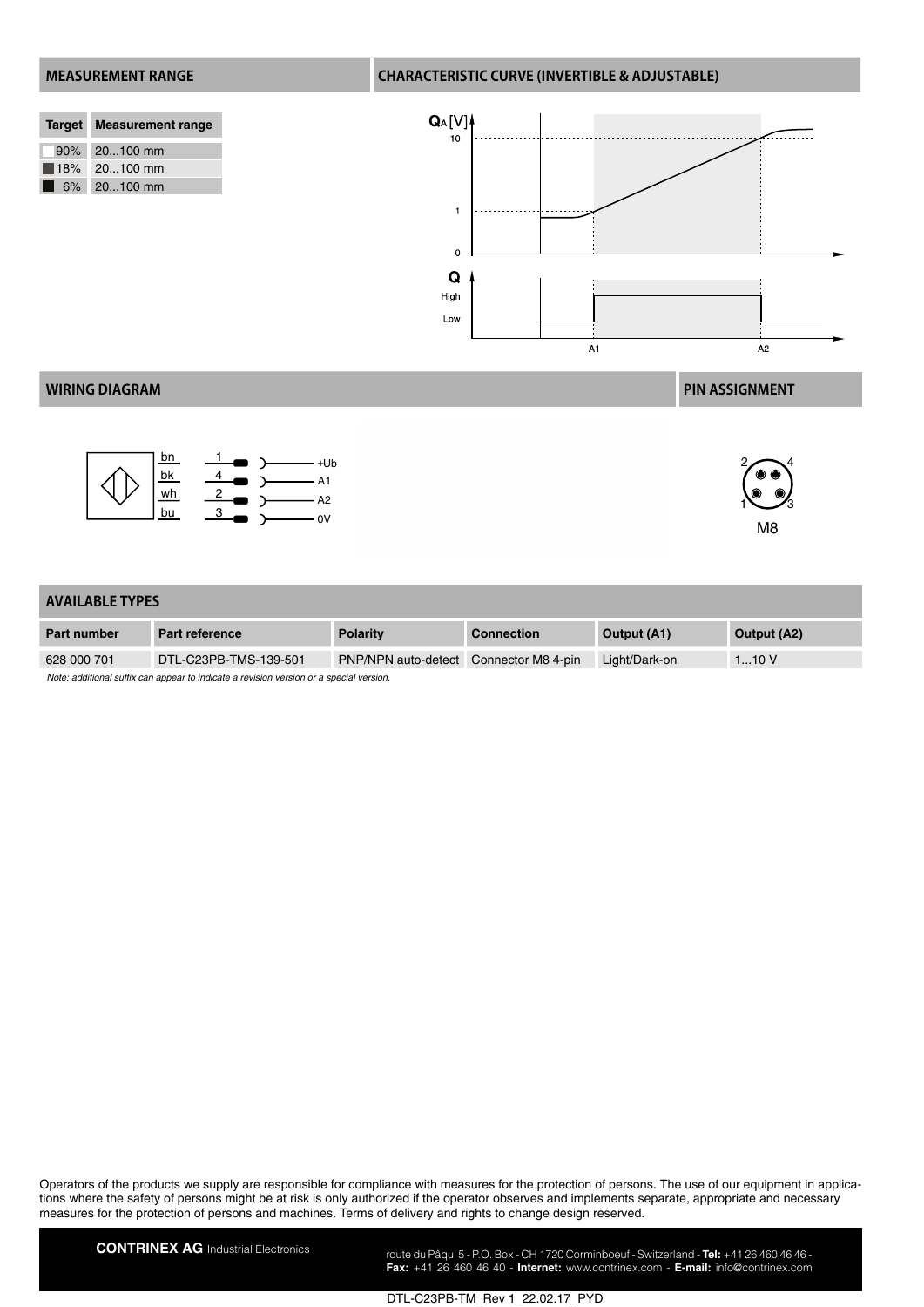

huduul 0  $\overline{\phantom{a}}$  $\blacktriangleleft$ 

# **DÉTECTEUR PHOTOÉLECTRIQUE DISTANCE DTL-C23PB-TM**

- $\checkmark$  Boîtier miniature
- $\checkmark$  Haute précision
- $\checkmark$  Sorties réglables
- $\checkmark$  Petite tâche lumineuse laser pour une mesure fiable de distance des petits objets



**100 mm**







# **DONNÉES OPTIQUES INTERFACE**

| Domaine de mesure                 | $20100$ mm <sup>1</sup>      | Réglage               | Bouton 'teach'                    |
|-----------------------------------|------------------------------|-----------------------|-----------------------------------|
| Résolution                        | $0.12 \text{ mm}$            | Indicateur LED, vert  | État de la tension d'alimentation |
| Linéarité                         | $\pm$ 0.25 mm <sup>2</sup>   | Indicateur LED, jaune | État de détection                 |
| Répétabilité                      | $< 0.25$ mm <sup>2</sup>     | IO-Link               | <b>Non</b>                        |
| Source lumineuse                  | Laser classe 1, rouge 650 nm |                       |                                   |
| Taille tache lumineuse (distance) | $\Box$ 1.5 mm (80 mm)        |                       |                                   |

1 Objet avec 6%...90% réflectance (papier noir...blanc standard)

2 Objet avec 18% réflectance (papier gris standard), conditions ambiantes constantes

# **DONNÉES ÉLECTRIQUES DONNÉES MÉCANIQUES**

| Tension d'alimentation (Ub)           | 1330 VDC               | Indice de protection         | <b>IP67 &amp; IP69K</b>                      |
|---------------------------------------|------------------------|------------------------------|----------------------------------------------|
| Sortie analogique                     | 110V                   | Temp. ambiante d'utilisation | $-20+60^{\circ}C$ (UL: max +50 $^{\circ}C$ ) |
| Courant de sortie                     | $\leq 100$ mA          | Chocs et vibrations          | IEC 60947-5-2                                |
| Signal PNP high/low                   | ≤ (Ub-2.0 V)/ env. 0 V | Poids (version connecteur)   | 10 <sub>q</sub>                              |
| Signal NPN high/low                   | env. Ub/ $\leq$ 2.0 V  | Poids (version câble)        |                                              |
| Consommation (hors charge)            | $<$ 30 mA              | Matériau du boîtier          | <b>ABS</b>                                   |
| Temps de réponse (analogique)         | $3.4 \text{ ms}$       | Matériau de la fenêtre       | <b>PMMA</b>                                  |
| Fréquence de commutation              | $<$ 1 kHz              | Câble de raccordement        | $\tilde{\phantom{a}}$                        |
| Protection contre les courts circuits | $\checkmark$           | Type de connecteur           | M8 4 pins                                    |
| Protection contre les inversions      |                        |                              |                                              |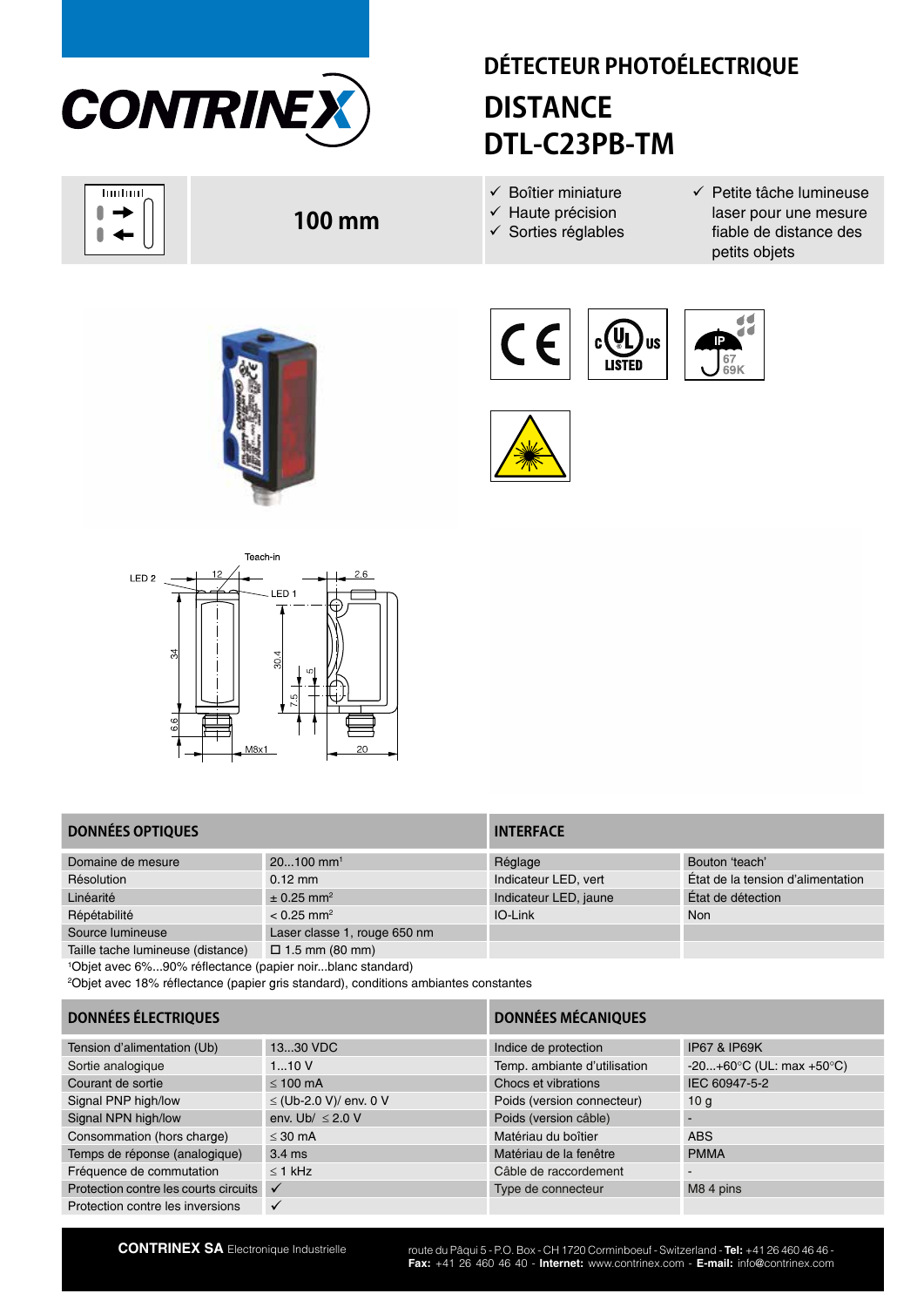### **DOMAINE DE MESURE CARACTÉRISTIQUE DE LA COURBE (INVERSIBLE & RÉGLABLE)**

| Cible | Domaine de mesure |
|-------|-------------------|
|       | 90% 20100 mm      |
|       | $18\%$ 20100 mm   |
| . .   | $6\%$ 20100 mm    |



## **SCHÉMA DE RACCORDEMENT ATTRIBUTION DES PINS**





M8

### **TYPES DISPONIBLES**

| No. d'article                                                                                          | <b>Désignation</b>    | Polarité | Raccordement                              | Sortie (A1)       | Sortie (A2) |  |
|--------------------------------------------------------------------------------------------------------|-----------------------|----------|-------------------------------------------|-------------------|-------------|--|
| 628 000 701                                                                                            | DTL-C23PB-TMS-139-501 |          | PNP/NPN détect. auto Connecteur M8 4 pins | en/sans réception | 110V        |  |
| Remarque: la présence d'un suffixe supplémentaire indique une version révisée ou une version spéciale. |                       |          |                                           |                   |             |  |

Les exploitants des produits que nous fournissons sont tenus d'assurer des mesures adéquates de protection des personnes. L'utilisation de nos appareils dans des applications comportant un risque possible pour la sécurité des personnes n'est admissible que si l'exploitant observe et met en œuvre des mesures séparées, appropriées et nécessaires pour la protection des personnes et des machines. Sous réserve de modifications et de possibilités de livraison.

CONTRINEX SA Electronique Industrielle route du Pâqui 5 - P.O. Box - CH 1720 Corminboeuf - Switzerland - Tel: +41 26 460 46 46 -**Fax:** +41 26 460 46 40 - **Internet:** www.contrinex.com - **E-mail:** info@contrinex.com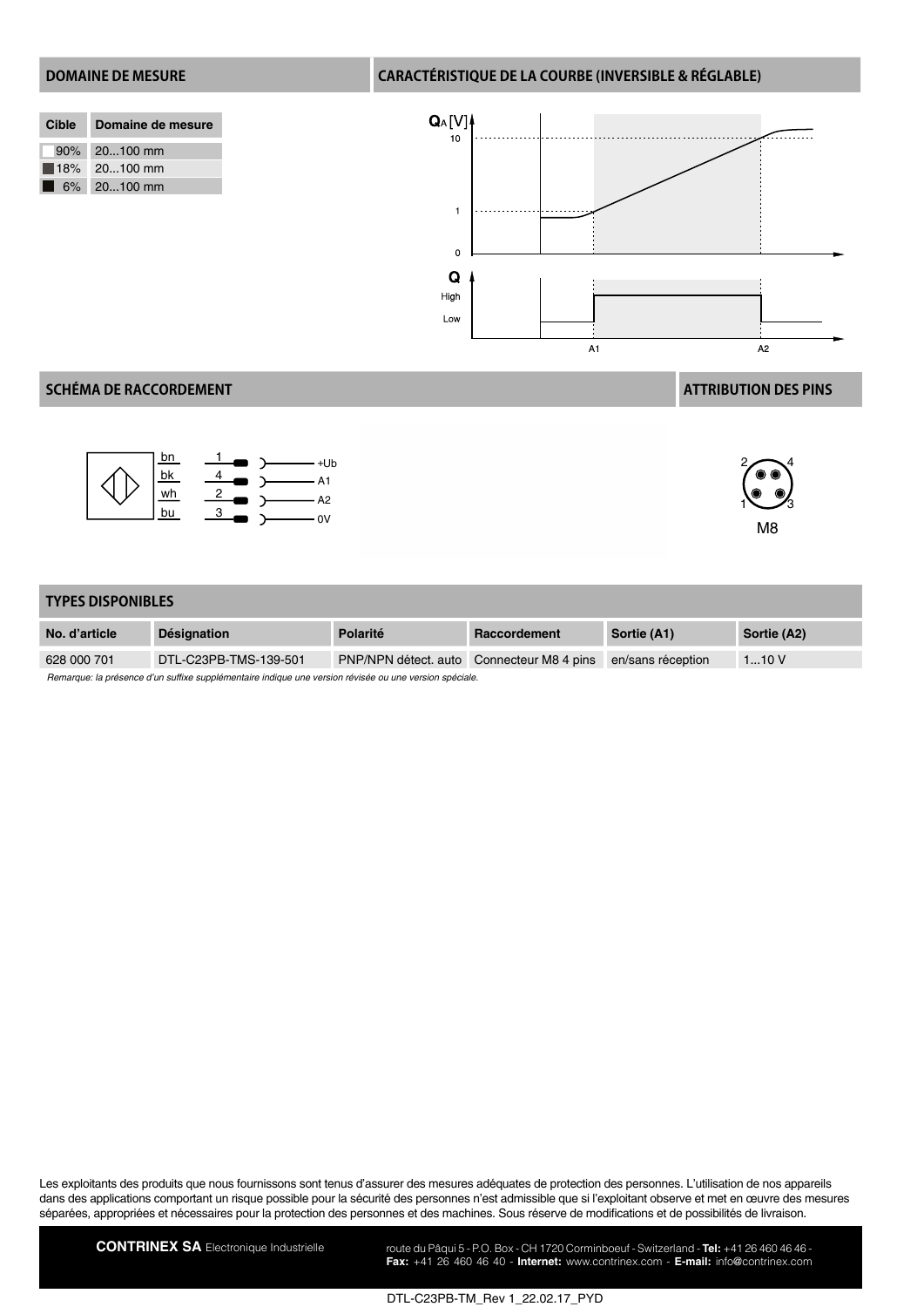

huduul 0  $\overline{\phantom{a}}$  $\blacktriangleleft$ 

# **PHOTOELEKTRISCHER SENSOR DISTANZ DTL-C23PB-TM**

- $\checkmark$  Miniaturgehäuse
- $\checkmark$  Hohe Präzision
- $\checkmark$  Ausgänge einstellbar
- $\checkmark$  Kleiner Laserlichtfleck zur sicheren Abstandsmessung kleiner Objekte



**100 mm**







# **OPTISCHE DATEN INTERFACE**

| Messbereich                   | $20100$ mm <sup>1</sup>    | Einstellung       | Teach-Taste                 |
|-------------------------------|----------------------------|-------------------|-----------------------------|
| Auflösung                     | $0.12 \text{ mm}$          | Anzeige-LED, grün | Versorgungsspannungs-Status |
| Linearität                    | $\pm$ 0.25 mm <sup>2</sup> | Anzeige-LED, gelb | Erfassungsstatus            |
| Wiederholgenauigkeit          | $< 0.25$ mm <sup>2</sup>   | IO-Link           | Nein                        |
| Lichtquelle                   | Laserklasse 1, rot 650 nm  |                   |                             |
| Lichtflockarösse (Entfernung) | $\Box$ 1 5 mm (80 mm)      |                   |                             |

kgrösse (Entfernung) ⊔ 1.5 mm (80 mm)

1 Objekt mit 6...90% Reflexion (standardschwarzes…-weisses Papier)

2 Objekt mit 18% Reflexion (standardgraues Papier), konstante Umgebungsbedingungen

# **ELECTRISCHE DATEN MECHANISCHE DATEN**

| Versorgungsspannungsber (Ub) | 1330 VDC              | Schutzart                   | <b>IP67 &amp; IP69K</b>                      |
|------------------------------|-----------------------|-----------------------------|----------------------------------------------|
| Analogausgang                | 110V                  | Umgebungstemperatur Betrieb | $-20+60^{\circ}C$ (UL: max +50 $^{\circ}C$ ) |
| Ausgangsstrom                | $\leq 100$ mA         | Schocks und Vibrationen     | IEC 60947-5-2                                |
| PNP-Signal high/low          | ≤ (Ub-2.0 V)/ ca. 0 V | Gewicht (Steckerversion)    | 10 <sub>a</sub>                              |
| NPN-Signal high/low          | ca. Ub/ $\leq$ 2.0 V  | Gewicht (Kabelversion)      |                                              |
| Stromaufnahme (ohne Last)    | $<$ 30 mA             | Gehäusematerial             | <b>ABS</b>                                   |
| Ansprechzeit (analog)        | $3.4 \text{ ms}$      | Fenstermaterial             | <b>PMMA</b>                                  |
| Schaltfrequenz               | $\leq$ 1 kHz          | Anschlusskabel              | $\blacksquare$                               |
| Kurzschlussschutz            |                       | Anschlussstecker            | $M8$ 4-Pin                                   |
| Verpolungsschutz             |                       |                             |                                              |